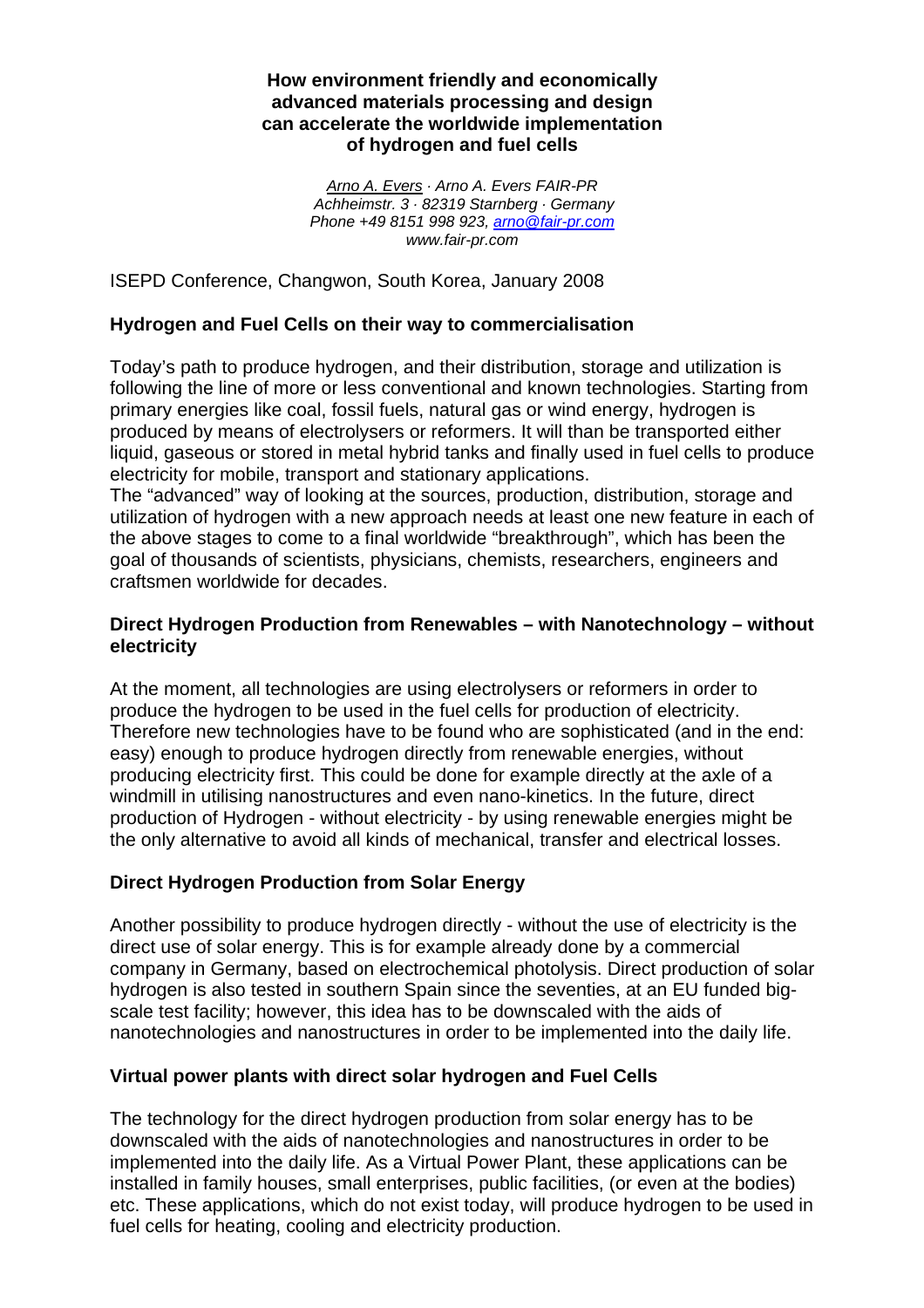### **Energy Balance Germany 2005**

This statistic shows the high amount of flaring and transmission losses, which are more than a quarter of the primary energy being produced in Germany alone and bought from other nations, being used inside Germany in 2005. Should all the energy be used for the German industry alone be eliminated to ZERO, this still would save less than the flaring and transmission losses (83.7 compared to 115.7 t.c.e - Tonnes Coal Equivalents). This knowledge should accelerate all our activities to decrease these transfer-losses from today. The most efficient way to increase the efficiency here is to change to a decentralised energy and electricity supply. The electric power plants of today have a very bad efficiency even in Germany. Image how the Energy Balance are looking like in other countries, who are not so technology "advanced" as Germany seems to be... Just think of the energy production in China or India but also in the US…

# **Energy Balance Germany 2006**

This statistic shows the data of the Energy Balance Germany in 2006.

## **Energy Balance Germany 2005 compared to 2006**

In 2006 the primary energy consumption increased by 2.5 percent to 497.8 million t.c.e. This can be seen in the Energy Balance 2006 for Germany from the Arbeitsgemeinschaft Energiebilanzen e.V. The energy imports of electricity (+ 1.3 percent) were partially replaced by indigenous production (+ 2.6 percent), especially by the use of renewable energies (+ 22.8 percent).

Despite the efforts of Germany to be one of the advanced countries to reduce global warming, it demanded 2.1 percent more energy in 2006 than in 2005 followed by 5.8 percent more flaring and transmission losses. This increase in the final energy consumption is primarily because of the rise in energy consumption by the industry (+ 6.5 percent). Should all the energy be used for the German households and for half of the trade, commerce and service sector be eliminated to ZERO, this still would save less than the flaring and transmission losses (115.75 compared to 122.4 t.c.e).

# **Revolution in the Garage**

Looking at today's so-called "western" countries, if all worldwide registered cars (more than 800 Mio in 2007) would be equipped with a fuel cell system, they could (all together) easily take over the function of all today's existing stationary power plants. This is due to the fact that the total power installed in the car engines exceed the capacity of existing stationary power plants by 20-35 times. Just calculate with a medium moderate power of 50 kW, which is not much for a car, but much in electricity. In average, cars are only being used running less than one hour per day. This allows a good utilization to create virtual power plants out of the car pool.

In the first implementation stage, the hydrogen needed to power this system will most likely come from natural gas which is currently widely available in most countries. Eventually, it will come from a direct-solar production of hydrogen from renewable energies. The individually produced hydrogen (pH = personal Hydrogen) will be stored in a tank inside the personal garage and also in a high density, high efficient tank in the car, made from hybrid nanostructures. The fuel cells in the cars produce DC, which will be used directly with nearly all today's advanced home appliances like computers, TV and plasma screens, mobile phones and so on. The heat generated by the fuel cell in the car will be captured and used in heat exchangers based on